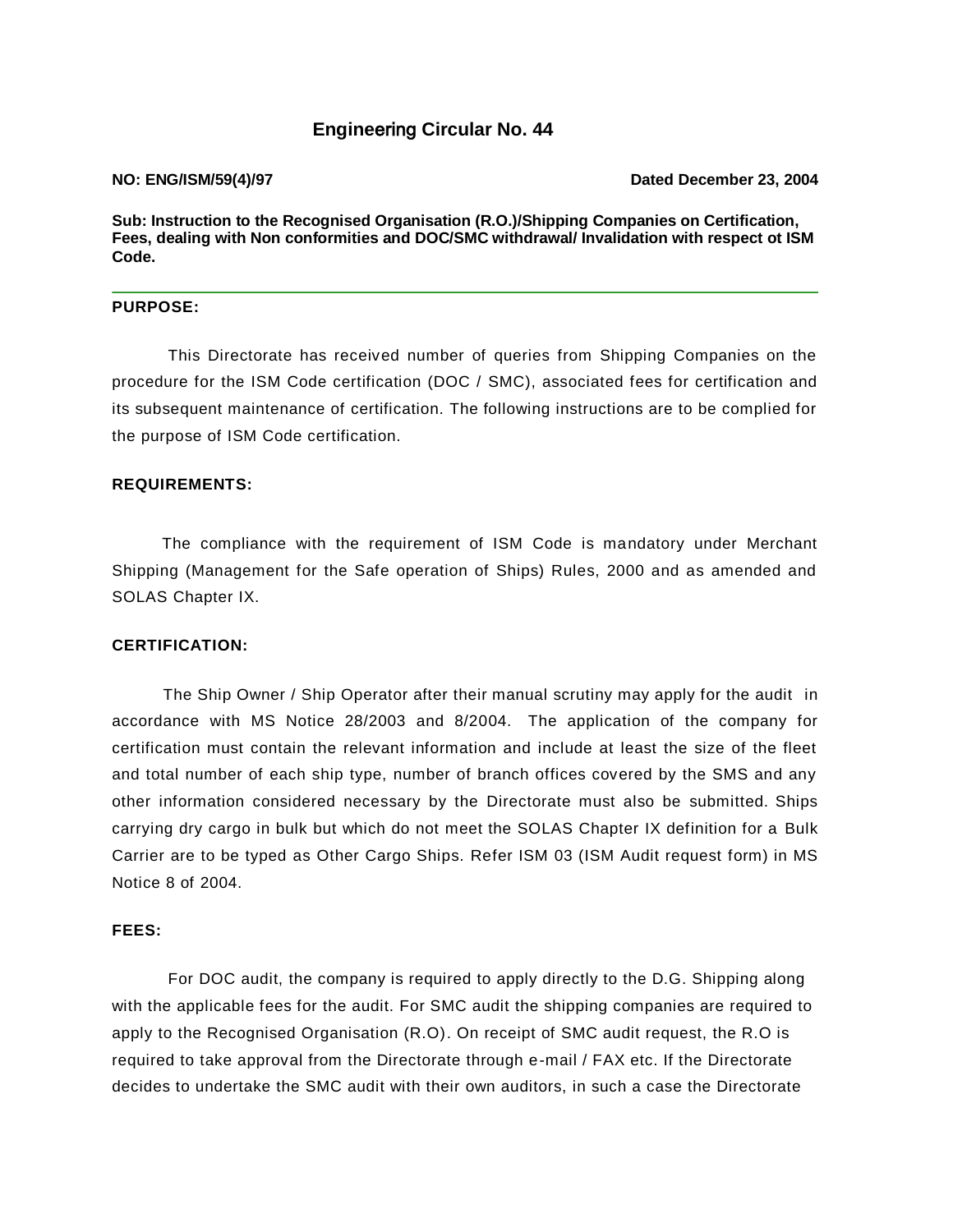will notify the R.O and the company and on receipt of the notification, the company is required to submit the duly filled in audit request form and pay fees for the audit. Otherwise, the audit fees for the SMC audit is to be submitted to the R.O and not to the D.G. Shipping.

On completion of the audit and verification of recommendation of auditor to the Directorate for issuance of DOC / SMC the company is required to apply to the Directorate for issuance of certificate with the requisite fees for the certificate.

#### **NONCONFORMITIES:**

#### **Minor non-conformity:**

 Nonconformities are those deviations from the requirements of the ISM Code, the Administration and/or the documented SMS of a Company that pose a low level of risk to the vessel's safety, protection of the environment or integrity of the SMS. Nonconformities shall include observed situations where objective evidence indicates a minor non-fulfillment of a specified requirement. The NC so determined must be seen that, it does not affect the ability of the management of the Company nor any of its vessels from achieving the objectives of the ISM Code.

 Corrective action for nonconformities shall be completed within a time period agreed to between the Auditor of D.G. Shipping / R.O and the Company / Ship, which shall not exceed three months from the date of issuance of a nonconformity notice. Nevertheless, if the Directorate notifies the time period for taking necessary corrective action to the non conformity, same to be treated as final. For SMC audit the RO shall confirm that the Vessel has determined and initiated appropriate corrective action to correct / resolve the nonconformities or to correct / resolve the root causes of the nonconformities.

 The R.O shall advise the D.G. Shipping of corrective actions requiring more than three months and obtain approval for such extended time periods, as determined by the RO.

 The R.O must close the non-conformities after verifying the documents as an evidence that the corrective action taken by the company are implemented effectively. Nonconformities are not to be closed on the proposal 's of the company.

### **Major non-conformity**

A major nonconformity shall mean an identifiable deviation, which poses a serious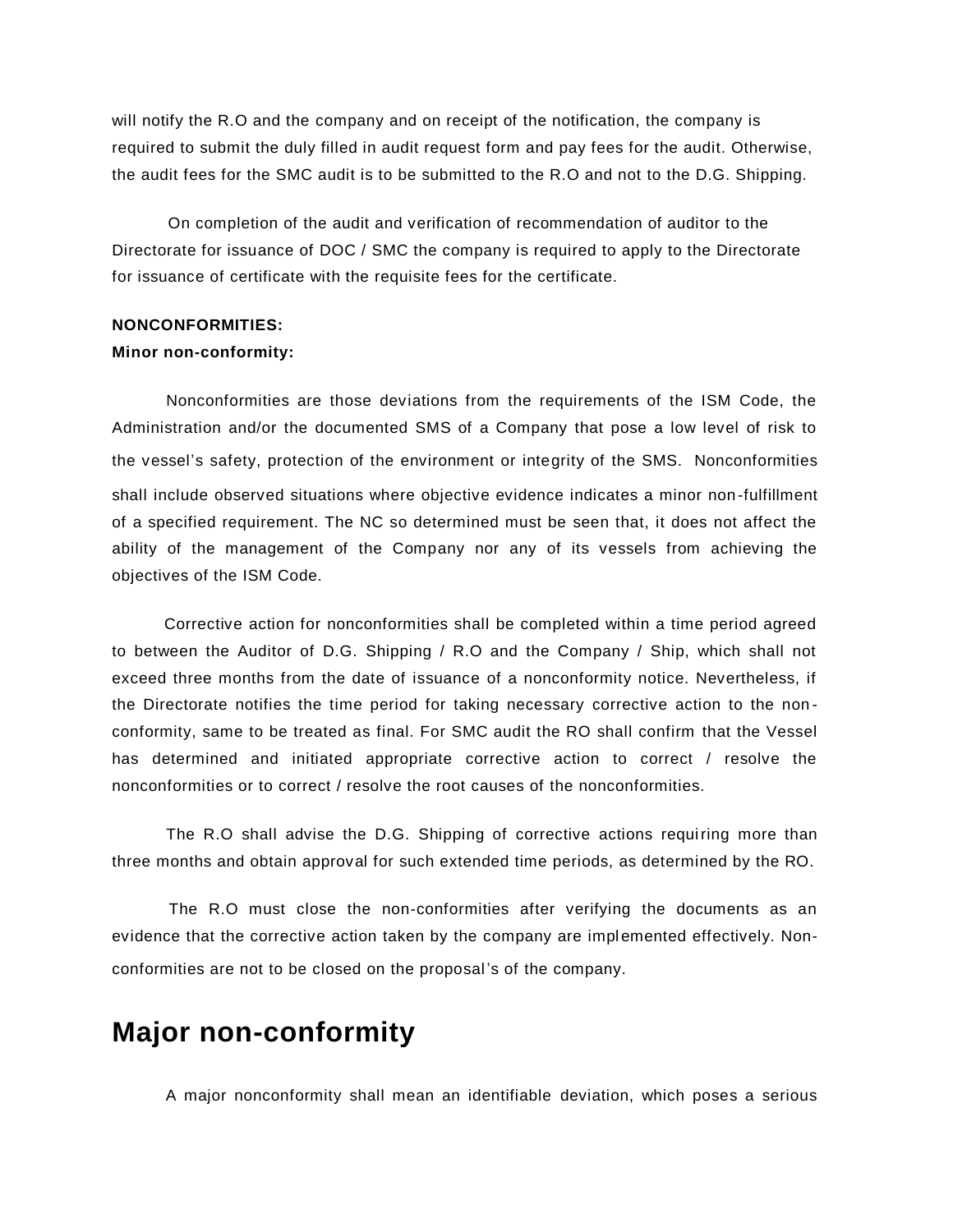threat to personnel or to safety of the vessel or serious risk to the environment and requiring immediate corrective action. The investigative philosophy is that the deficiencies identified should be analysed to see that whether the identified deficiencies were "reasonably practical preventive situations" in the part of the company / ship's Master. In such cases the noted deficiencies are considered major non-conformities if they pose serious risk to the environment that requiring immediate corrective action. Examples of specific major nonconformities are:

> Operational shortcomings that would render the ship unsafe and / or potential threat for environmental pollution.

> Ship hull/machinery damage, wastage or malfunction as a consequence of persistent non-conformities in the SMS that would warrant a recommendation to withdraw a statutory certificate or suspension of the ship from class;

> Absence of adequate manning as required by safe manning documents of the Administration and the International Convention on Standards of Training, Certification and Watch keeping, unless the Master is in possession of a valid exemption from the D.G. Shipping;

> Objective evidence of violations of the M.S.Act or with the requirement of circulars / notices as issued by the D.G. Shipping;

> corrective actions is not completed within the stipulated time; periodical verification is not asked for; amendment to the ISM code are not complied;

> The total absence of a required SMS element or a group of nonconformities within an element;

 Any major nonconformities found by the RO in the course of an audit shall be reported in writing to the Company, the Master of the vessel involved and to the D.G. Shipping. The SMC will not be issued / endorsed until all major nonconformities are resolved.

#### **DOC / SMC WITHDRAWAL / INVALIDATION:**

## Certificates can only be withdrawn by the D.G.